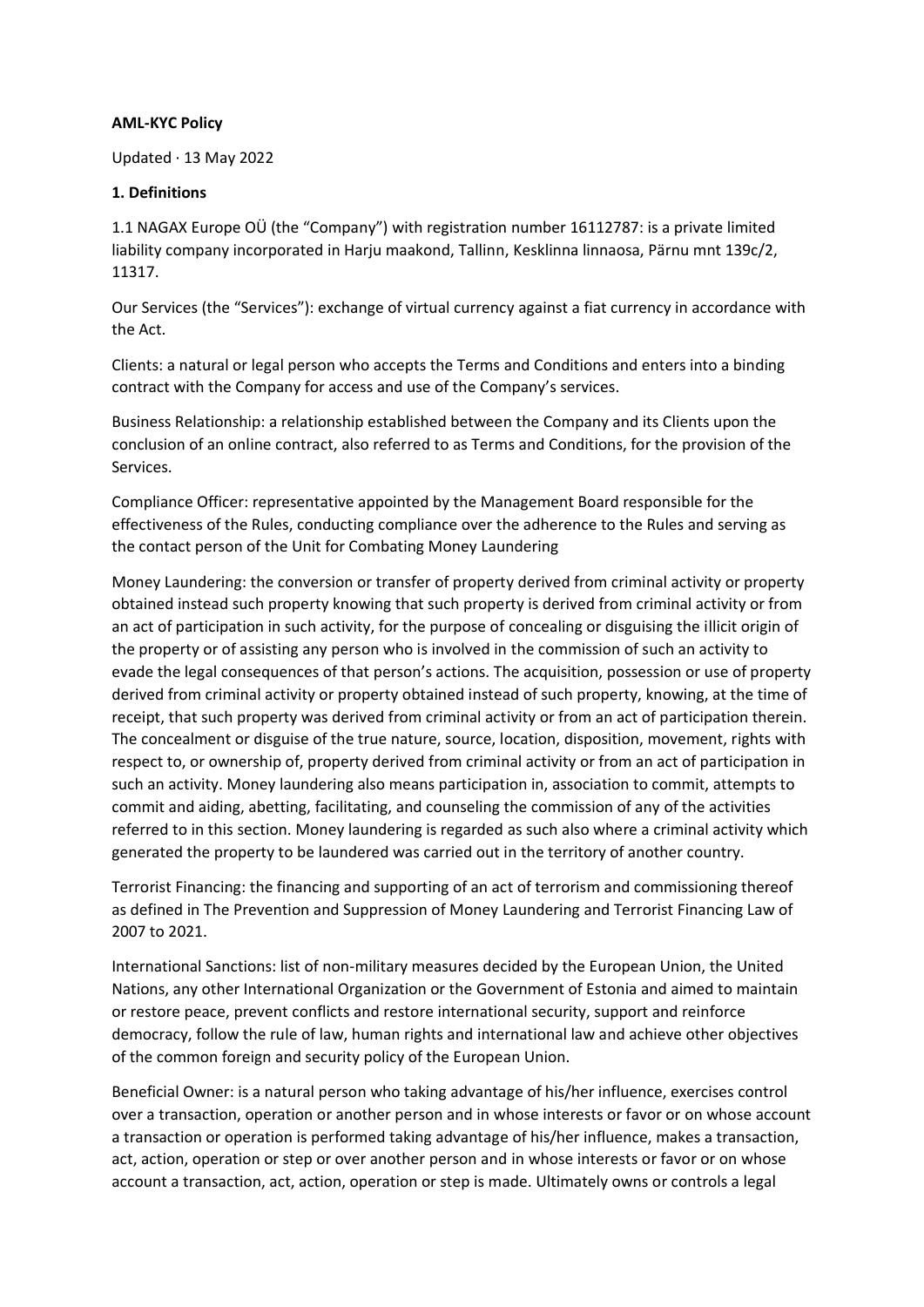person through direct or indirect ownership of a sufficient percentage of the shares or voting rights or ownership interest in that person, including through bearer shareholdings, or through control via other means. Direct ownership is a manner whereby a natural person holds a shareholding of 25% plus one share or ownership interest of more than 25% in a company. Indirect ownership is a manner of exercising control whereby a company that is under the control of a natural person holds or multiple companies that are under the control of the same natural person hold a shareholding of 25% plus one share or ownership interest of more than 25% in a company. Holds the position of a senior managing official, if, after all, possible means of identification have been exhausted, the person specified herein cannot be identified and there is no doubt that such person exists or where there are doubts as to whether the identified person is a beneficial owner. In the case of a trust, civil law partnership, community or legal arrangement, the beneficial owner is the natural person who ultimately controls the association via direct or indirect ownership otherwise and is such association's settlor or person who has handed over property to the asset pool, trustee or manager or possessor of the property, person ensuring and controlling the preservation of the property, where such person has been appointed, or the beneficiary, or where the beneficiary or beneficiaries have yet to be determined, the class of persons in whose main interest such association is set up or operates.

Politically Exposed Person ("PEP"): is a natural person who is or who has been entrusted with prominent public functions including a head of state, head of government, minister and deputy or assistant minister; a member of parliament or of a similar legislative body, a member of a governing body of a political party, a member of a supreme court, a member of a court of auditors or of the board of the central bank; an ambassador, a chargé d'affaires and a high-ranking officer in the armed forces; a member of an administrative, management or supervisory body of a state-owned enterprise; a director, a deputy director and member of the board or equivalent function of an international organization, except middle-ranking or more junior officials. The provisions set out herein also include positions in the European Union and in other international organizations. A family member of a person performing prominent public functions is the spouse, or a person considered to be equivalent to a spouse, of a politically exposed person; a child and their spouse, or a person considered to be equivalent to a spouse, of a politically exposed person; a parent of a politically exposed person. A close associate of a person performing prominent public functions is a natural person who is known to be the beneficial owner or to have joint beneficial ownership of a legal person or a legal arrangement, or any other close business relations, with a politically exposed person; and a natural person who has sole beneficial ownership of a legal entity or legal arrangement which is known to have been set up for the facto benefit of a politically exposed person.

Restricted Countries: Afghanistan, Albania, Barbados, Belgium,Burkina Faso, Cambodia, Canada (including Quebec), Cayman Islands, Central African Republic, Democratic People's Republic of Korea, Democratic Republic of the Congo, Haiti, Iran, Jamaica, Jordan, Libya, Mali, Morocco, Myanmar, Nicaragua, Pakistan, Panama, Philippines, Senegal, Somalia, South Sudan, Syria, Turkey, Uganda, United Kingdom and any other countries where the citizens have British proof of identity (i.e. British Virgin Island, Gibraltar, Isle of Man etc.), USA, Yemen, Zimbabwe.

### **2. Policy Statement**

2.1 This Anti-Money Laundering ("AML") and Know Your Customer ("KYC") Policy ("AML-KYC Policy") has been designed, approved and implemented by NAGAX Europe OÜ ("NAGAX", "We", or "Us") as owner and operator of [www.nagax.com](http://www.nagax.com/) and mobile applications. NAGAX Europe OÜ is committed to the protection of its users and the products and services it offers. Therefore, NAGAX Europe OÜ is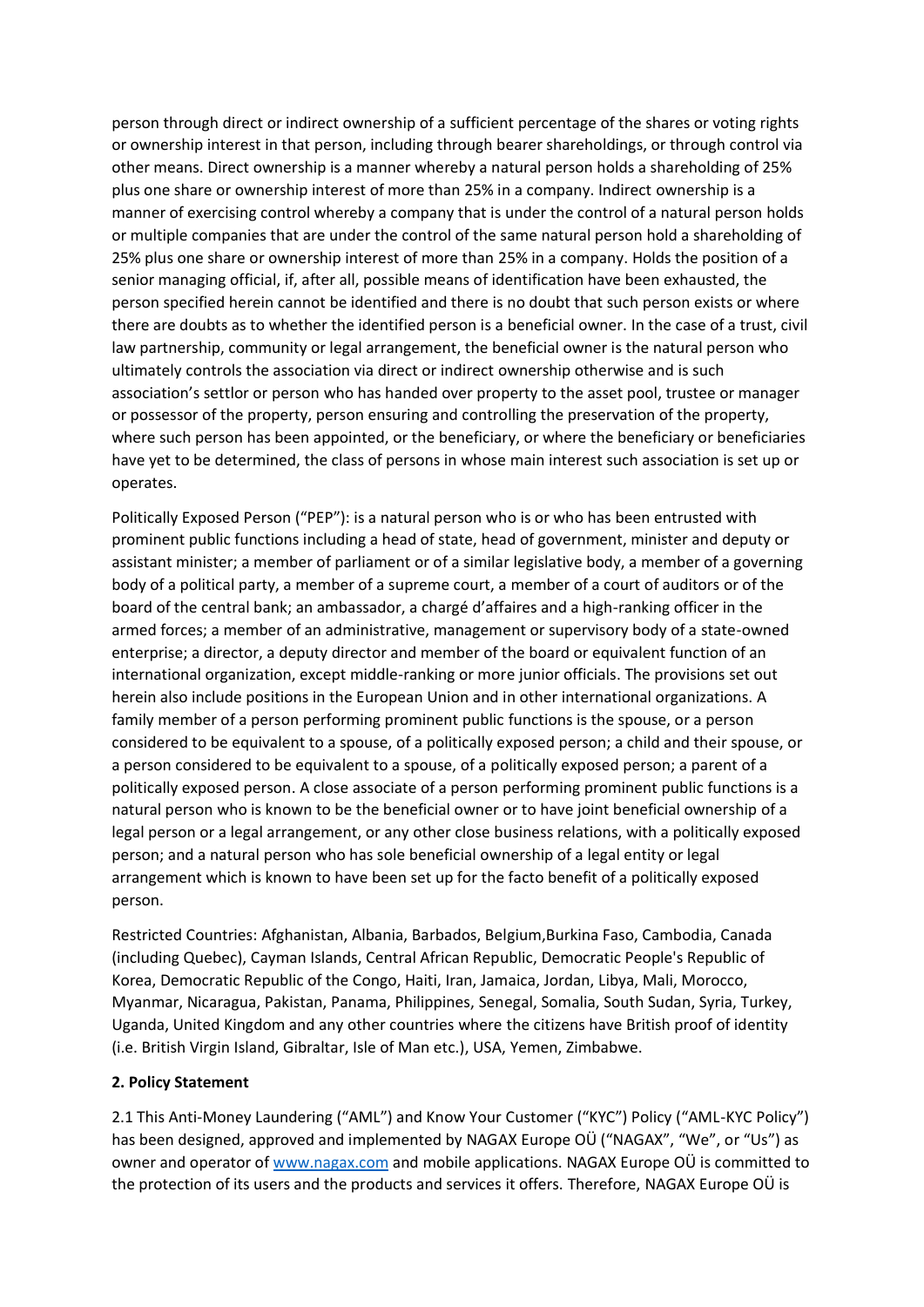constantly working to improve its policies and practices to offer security and reliability to its users as well as—to comply with regulations related to AML, KYC and Counter Financing of Terrorism ("CFT") measures and requirements, most importantly, the Act.

Furthermore, NAGAX Europe OÜ is committed to complying with international standards and practices regarding AML, CFT and Proliferation Financing Risks ("PF"), and the current regulatory framework in Estonia.

It is important for us that you understand these rules and policies to the maximum extent possible. Please read this AML-KYC Policy carefully as it will influence your use of the Platform and the provision of our services. NAGAX Europe OÜ identifies and assesses money laundering and financing of terrorism risks based on an overall group-wide understanding of our products and services, transaction types, countries and geographic areas, and user attributes ("Risk-Based Approach") to implement mitigation measures proportionate with such risks. Further to NAGAX Europe OÜ compliance commitment, NAGAX Europe OÜ conducts constant training regarding its internal policies and relevant regulations throughout the entire organization.

We may amend, update, replace this AML-KYC Policy from time-to-time, it is your responsibility to review the Legal and Privacy section on our website from time-to-time in order to keep apprised with the latest information, practices, and procedures.

NAGAX Europe OÜ principle is not to enter into business relationships with any criminals and/or terrorists, not to process transactions with result from criminal and/or terrorist activity and not to facilitate any transactions involving criminal and/or terrorist activity including the financing of terrorism. NAGAX Europe OÜ undertakes to implement all policies and procedures necessary to prevent money laundering and to comply with all applicable legislation in this regard.

Where any issue or matter is not addressed by this AML-KYC Policy, guidance is to be sought from the anti-money laundering legislation referred above.

# **3. User Confidentiality**

3.1 It is important to stress out that the reporting of your suspicion of money laundering does not constitute a breach of user confidentiality.

### 3.2. Specific money laundering provisions

In order to facilitate recognition of suspicions of money laundering and reporting of the foregoing to the authorities and so that NAGAX Europe OÜ may produce its part of the audit trail to assist in the official investigation. In particular, NAGAX Europe OÜ has:

- procedures to verify the identity of new users;
- procedures for employees to report any suspicious transactions; and,
- record-keeping procedures relating to the identity of users and transactions effected for them.

### **4. Compliance**

4.1 Compliance with this AML-KYC Policy is of the utmost importance. Not only is it important to maintain NAGAX Europe OÜ integrity, but failure to comply may constitute a criminal offense and call into question whether or not NAGAX Europe OÜ is fit and proper to conduct the business.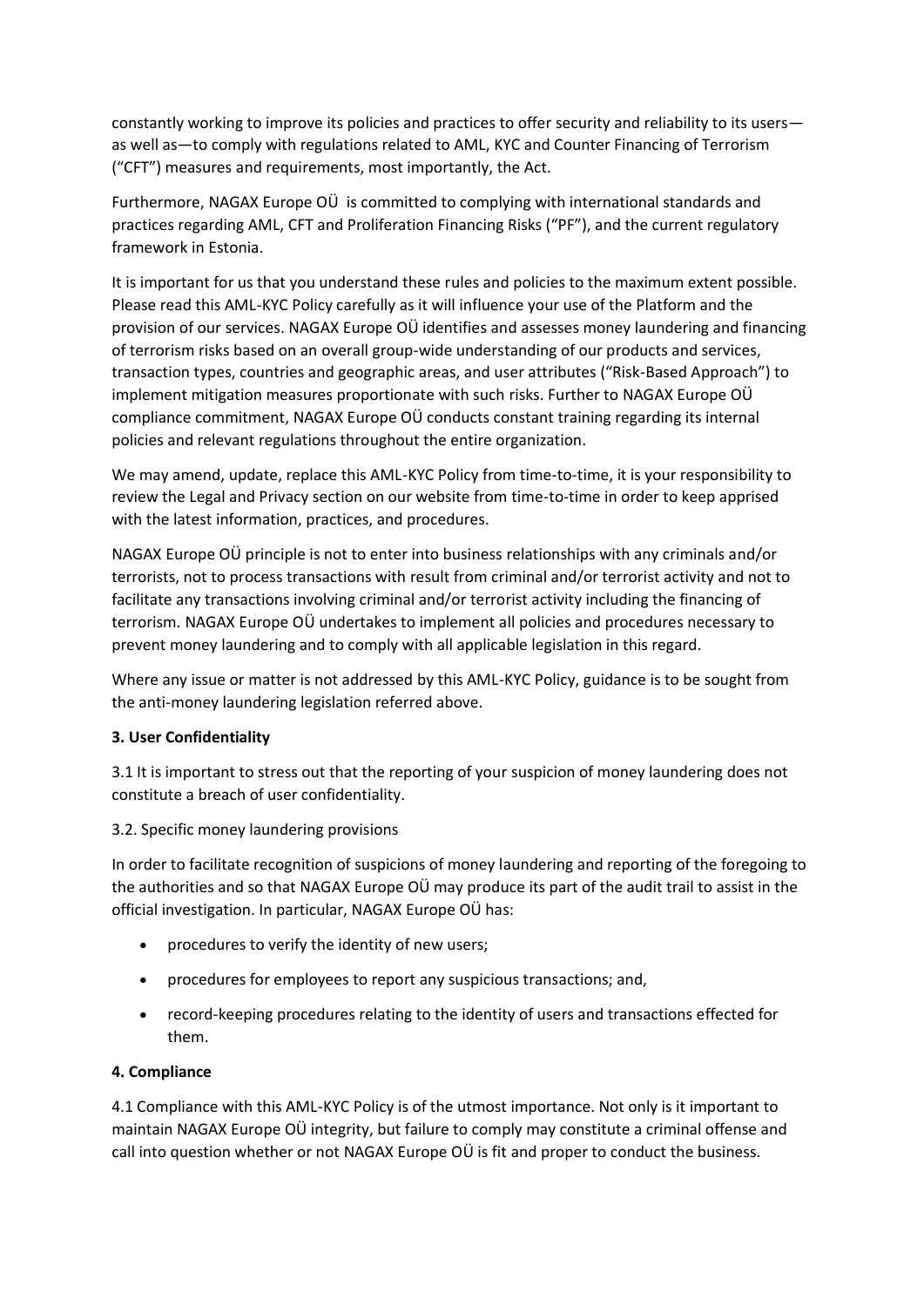Failures by individuals to comply with this AML-KYC Policy can therefore result in serious negative consequences.

### **5. Business Relationships**

5.1 NAGAX Europe OÜ may or may not — at its own discretion and risk assessment — carry out a one- off transaction or form a business relationship in the course of relevant financial business unless obtains the full name, including any aliases; unique identification number, such as an identity card number, birth certificate number or passport number, or where the user is not a natural person, incorporation number or business registration number; the user's residential address (or registered address or business address when the user is not a natural person); date of birth (or establishment, incorporation or registration when the user is not a natural person); and nationality (or place of incorporation or place of registration (as may be appropriate). For legal persons, NAGAX Europe OÜ identifies the natural persons who ultimately own the legal person; ultimately control the legal person; or have ultimate effective control of the legal person. Furthermore, when a user is a legal person, NAGAX Europe OÜ identifies the legal form; constitution; powers that regulate and bind the legal person; and the connected parties.

Trading Accounts, will allow deposits of virtual currencies and will allow Trading Account holders to withdraw virtual currencies.

# **6. Application of Due Diligence Measures**

6.1 NAGAX Europe OÜ as soon as reasonably practicable after the first contact has been made, and in any event before transferring or paying any money out to a third party, that satisfactory evidence is produced or such other measures are taken as will produce satisfactory evidence of the identity of any user. If a user appears to be acting on behalf of another person, identification obligations extend to obtaining sufficient evidence of that third party's identity.

6.2 Where satisfactory evidence is not supplied, NAGAX Europe OÜ will not proceed with any further business and bring to an end any understanding it has reached with the user. If there is knowledge or suspicion of money laundering, it will be reported without delay as provided under these procedures and internal AML Policy.

6.3 NAGAX Europe OÜ will make sure that it is dealing with a real person or legal entity, and obtain sufficient evidence to establish that the user is that person or organization. When reliance is being placed on any third party to identify or confirm the identity of any user, the overall legal responsibility to ensure that the procedures and evidence obtained are satisfactory rests with the third party.

6.4 You may only submit your information and your own payment details and mediums of payment. NAGAX Europe OÜ reserves the right to reject your application to open an account or start a trading activity when your name is not on the credit or debit card that you present as part of the identification process. NAGAX Europe OÜ reserves the right to reject your application to open an account or start a trading activity when your name is not on the documentation that you have provided and/or it deems that it has not accurately identified you as a user.

6.5 As no single form of identification can be fully guaranteed as genuine or representing correct identity, the identification process will need to be cumulative, and no single document or source of data (except for a database constructed from a number of other reliable data sources) must therefore be used to verify both name and permanent address.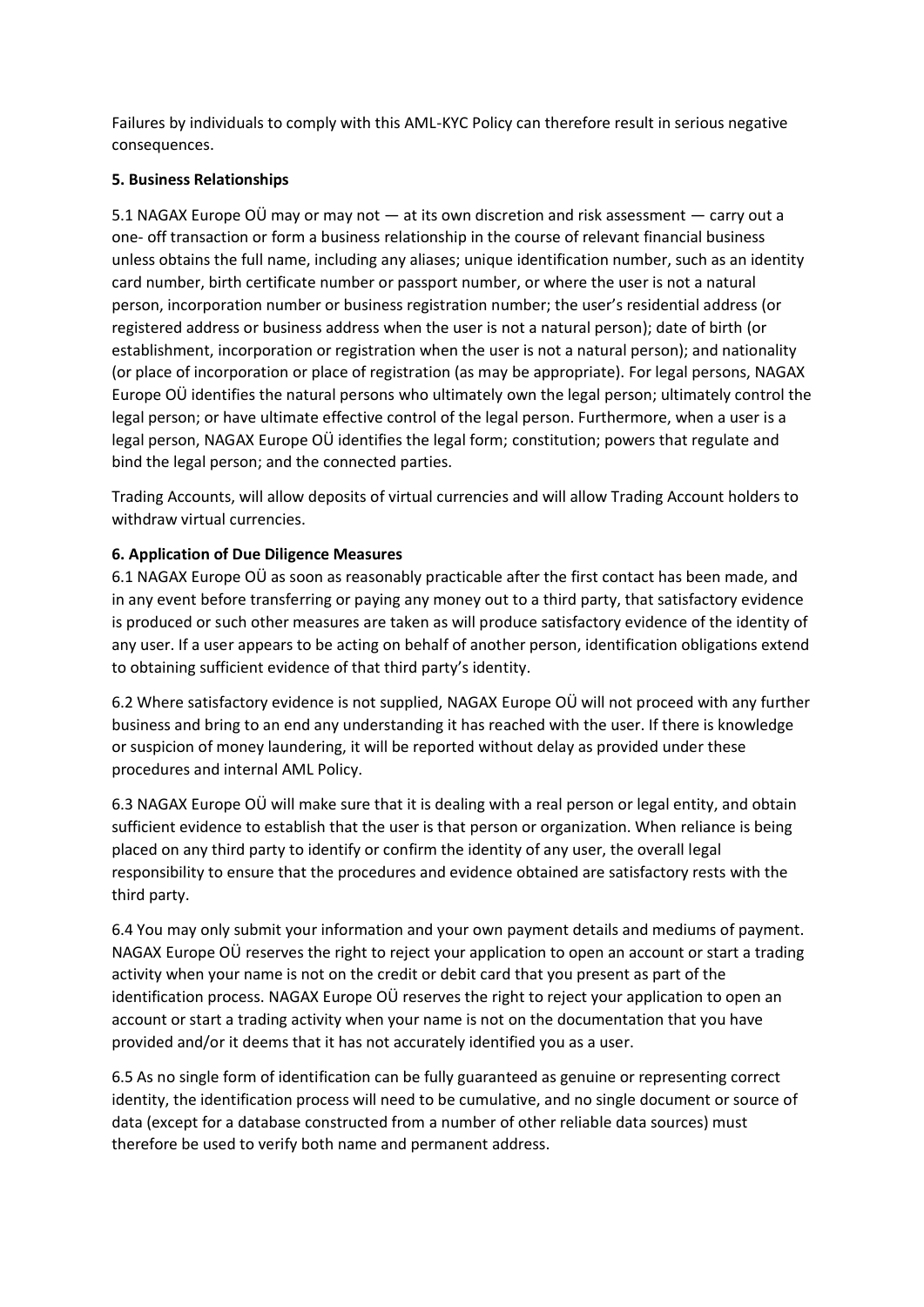6.6 NAGAX Europe OÜ will take all required measures, according to applicable law and regulations issued by regulatory authorities, to establish the identity of its users and, where applicable, their respective beneficial owners

6.7 If NAGAX Europe OÜ deems necessary, in addition, to identifying the user, NAGAX Europe OÜ may request information regarding the source of wealth; estimated net worth; source of funds to be invested; references or other documentation to corroborate the information; independent background checks through a reputable screening system.

6.8 For individual users, the identity will be established to NAGAX Europe OÜ satisfaction by reference to official identity papers or such other evidence as may be appropriate under certain circumstances. Information on identity will include, without limitation: full name; date of birth; nationality; complete residential address. Identification documents must be current at the time of the submission. Documents used for user identification purposes will typically include a passport, a national identity card or an equivalent in the relevant jurisdiction; A separate document confirming the residential address (utility bill, bank statement, acknowledgment of address issued by a relevant official).

6.9 For corporate users, where the user's company is listed on a recognized or approved stock exchange or where there is independent evidence to show that the applicant is a wholly-owned subsidiary or subsidiary under the control of such a company, no further steps to verify identity over and above the usual commercial checks and due diligence will normally be required.

6.10 Where the applicant is an unquoted company, it will be subject to a procedure aimed to identify it, confirm its existence, good standing, and authority of persons acting on its behalf. Documentation required for such purposes may change depending on each particular jurisdiction and will typically include: Certificate of incorporation/certificate of trade or the equivalent, evidencing the company is indeed incorporated in a particular jurisdiction under the respective legislation; Certificate of Incumbency or an equivalent document, listing current directors of the company; Statutes, Memorandum and Articles of Association or equivalent documents confirming the authority of the respective officers of the company to legally bind it and the manner in which this may be done; Extract from the Commercial Register of the country of incorporation may also be used to confirm the aforementioned information if such information is provided in the extract; Share certificates and other supplementary documents that will ascertain beneficial ownership.

6.11 Due diligence must be done on all principal owners identified in accordance with the following principles:

6.12 Natural persons: where a user is an individual, NAGAX Europe OÜ shall clearly establish, based on information and documentation provided by the user, whether the user is acting on his/her own behalf.

6.14 While the use of clear scanned versions of documents will be accepted and in case any further clarification is needed, attested scanned copies or original attested copies may be sought for.

6.15 The certifiers may be: - a notary public or another authority with equivalent power to certify copies of documents in the relevant jurisdiction; or - a relevant state official (judge, police officer, consular official, etc); or - an authorized financial institution. - If any document regarding the corporate entity (such as an extract from the Commerce Register) is available online through an official website of the relevant state authority, NAGAX Europe OÜ may refer to such online version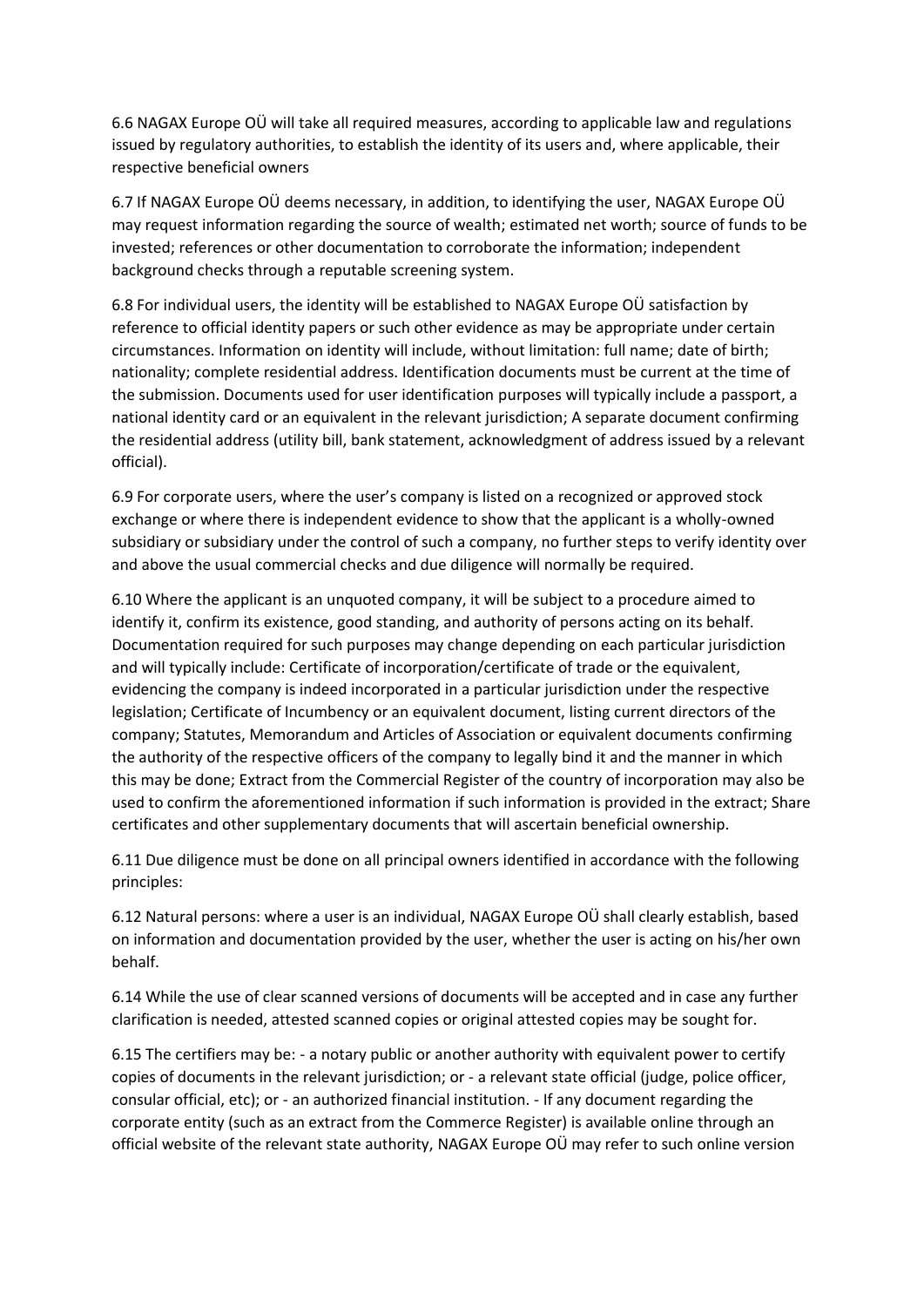of the document, provided that a printout is made by a staff member of NAGAX Europe OÜ and stored in the respective user file.

6.16 The users may also be asked to provide relevant contact details, such as phone number and email address.

# **7. Record keeping procedures**

7.1 NAGAX Europe OÜ will also keep all records for not less than 5 years from the date of completion of the transaction. These should include records verifying the identity of the user and a record of transactions with or for that user.

# **8. Duty to report**

8.1 There is a statutory and regulatory obligation on all staff to report information that comes to their attention, which gives rise to knowledge or suspicion or reasonable grounds for knowledge or suspicion of money laundering. Knowing its users is NAGAX Europe OÜ most important line of defense in preventing or detecting money laundering activities. It is important that NAGAX Europe OÜ verifies the identity of new users and ensures that they are involved in bona fide business activities and that they share NAGAX Europe OÜ high standards of integrity and business practice.

# **9. Suspicious transactions**

9.1 A suspicious transaction will often be one which is inconsistent with a user's known legitimate business or actions. Emphasis will therefore be placed on knowing the user's business and his/her requirements and usual transactions. It is the responsibility of all staff to report knowledge or suspicion of money laundering.

The following questions may help to determine whether a transaction is suspicious:

- Is it inconsistent with the user's known activities?
- Is the size of the transaction inconsistent with the normal activities of the user, or the user's net worth, as determined at the initial identification stage?
- Are there any other transactions linked to the transaction in the question of which NAGAX Europe OÜ is aware and which could be designed to disguise money and divert it into other forms or other destinations or beneficiaries?
- Is the transaction rationale for the user?
- Has the user's pattern of transactions changed?
- Is the user's proposed method of payment unusual? Steps should also be taken to monitor accounts held on behalf of users that hold positions of public trust such as government officials, politicians, and any known connected accounts. When a suspicious transaction takes place, NAGAX Europe OÜ may hold the transaction until is able to verify the identity of the user, and the purpose and legality of the transaction. Deposits from a specific wallet and withdrawal to another wallet without any trading activity will require further review and request of additional information before the order can be executed.

# **10. Confidentiality**

10.1 Reporting a suspicion is a defense to a claim for breach of confidence. Confidentiality whilst an investigation is ongoing is of the utmost importance and employees are reminded of the offense of "tipping-off". Tipping-off, (i.e. inform) a person suspected of money laundering that (a) he or someone else has made a lawful disclosure (i.e. a SAR) or (b) there is a money laundering